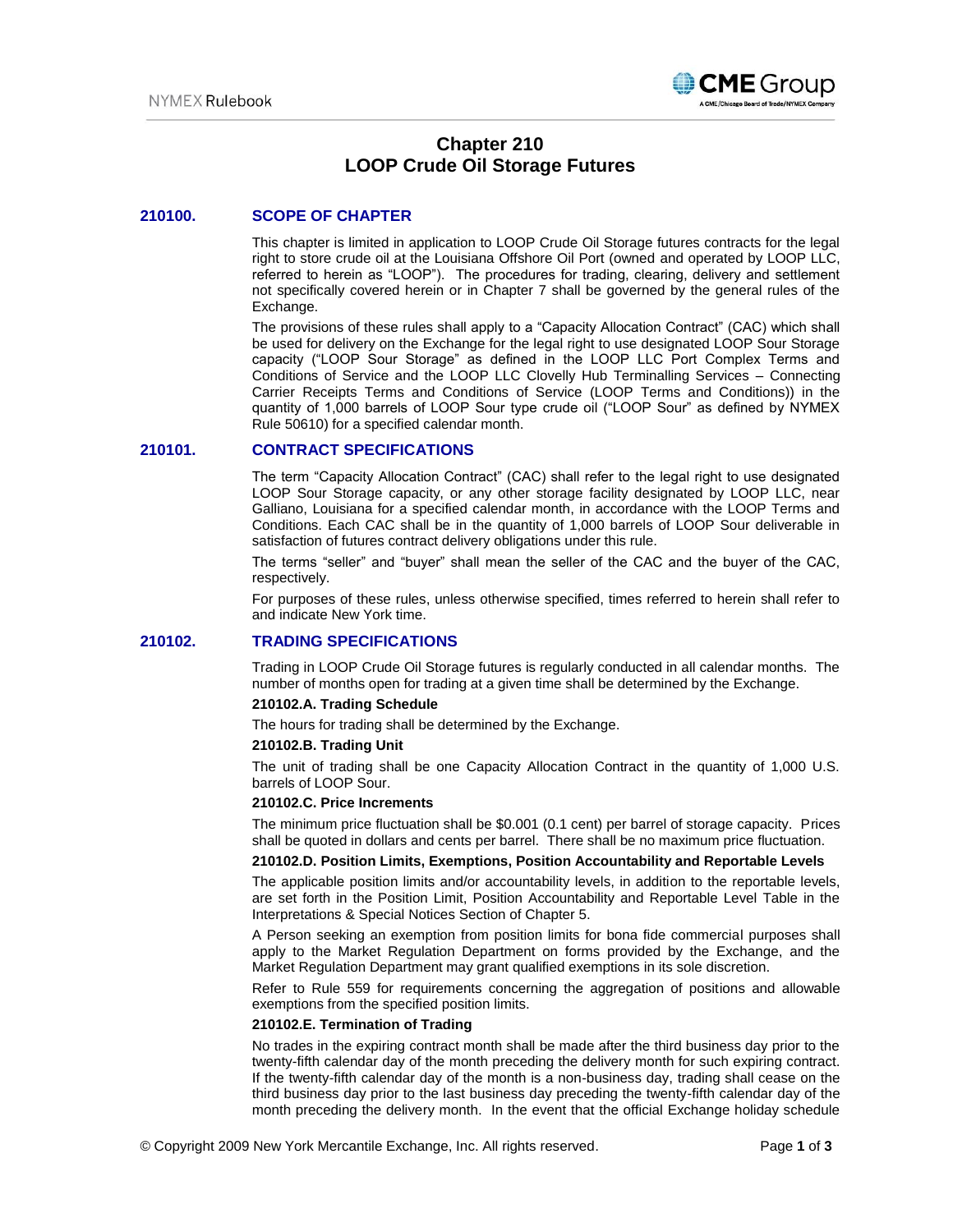

changes subsequent to the listing of a LOOP Crude Oil Storage futures contract month, the originally listed expiration date shall remain in effect. In the event that the originally listed expiration date is declared a holiday, expiration will move to the business day immediately prior. Any contracts remaining open after the last day of trading must be either:

- (a) Settled by delivery which shall take place no later than three business days after the final day of trading; or
- (b) Liquidated by means of a bona fide Exchange of Futures for Related Position ("EFRP") pursuant to Rule 538. An EFRP is permitted at any time before 2:00 p.m. on the first business day following termination of trading in an expired futures contract, provided, however, that an EFRP which establishes a futures position for either the buyer or the seller shall not be permitted on the first business day following the expired contract.

### **210103. DELIVERY**

The seller shall provide to the buyer a CAC which is free of all liens, fees, and other expenses. The buyer shall agree to abide by the LOOP Terms and Conditions and LOOP LLC Clovelly Hub Terminalling Services – Connecting Carrier Receipts Terms and Conditions of Service, as specified by LOOP LLC.

## **210104. DELIVERY PROCEDURES**

#### **210104.A. Notice of Intention to Deliver and Notice of Intention to Accept**

#### 1. Notice of Intention to Deliver

Exchange clearing members having open short positions shall provide the Clearing House with a Notice of Intention to Deliver by 3:00 p.m. on the first business day after the final day of trading. The Notice of Intention to Deliver must be in the form prescribed by the Exchange, and must be properly completed, including the name(s) of the seller(s), and the number of contracts to be delivered. The seller(s) shall also provide any additional information as may be required by the Exchange.

#### 2. The Notice of Intention to Accept

Exchange clearing members having open long positions shall provide the Clearing House with a Notice of Intention to Accept delivery by 3:00 p.m. on the first business day after the final day of trading. The Notice of Intention to Accept must be in the form prescribed by the Exchange, and must be properly completed and indicate the name(s) of the buyer(s), the number of contracts to be accepted, and any additional information as may be required by the Exchange.

#### **210104.B. Notice Day**

- 1. The Clearing House shall allocate Notices of Intention to Deliver and Notices of Intention to Accept by matching the expired positions. On the morning of the second business day after the final day of trading, the Clearing House shall provide Assignment Allocation Notices to the respective clearing members. The day on which the Assignment Allocation Notices are provided to the clearing members shall be referred to as the "Notice Day". The Notice Day shall be the second business day after the final day of trading.
- 2. The Notices of Intention to Deliver and the Notices of Intention to Accept are not transferable.

## **210104.C. Final Settlement Price**

The final settlement price shall be the basis for delivery.

## **210105. TIMING OF DELIVERY**

The seller shall provide to the buyer the CAC on the third business day after the last trading day. Delivery shall be in accordance with the terms and conditions of the CAC, which will provide the right to store crude oil for the calendar month starting on the first day of the delivery month and shall extend through the last calendar day of the delivery month.

Transfer of Rights - The transfer of all rights to use LOOP Sour Storage capacity under a CAC shall be passed between buyer and seller upon delivery of the CAC from seller to buyer.